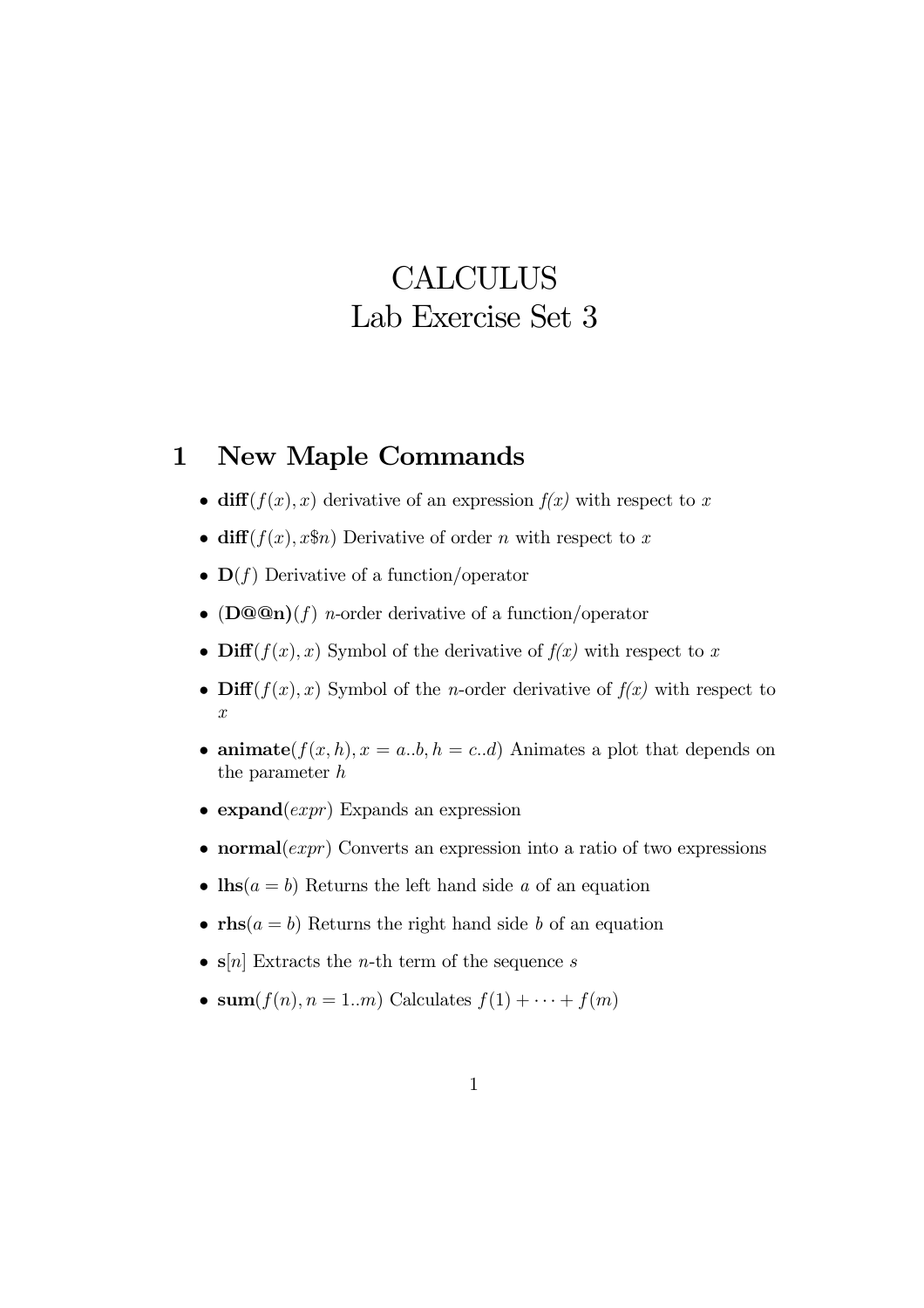## 2 Exercises

- 1. Geometric meaning of the derivative of a function  $f(x)$  at a point  $x = a$ . Let  $f(x) = x^2$  and  $a = 1$ . Answer the following questions:
	- (a) Determine the slope and the equation of the secant line that crosses the graph of f at the points  $(a, f(a))$  and  $(a + h, f(a + h))$  as a function of the increment h of x.
	- (b) Graph on the same set of axis the function  $f$  and the secant lines when h takes the values  $1, 0.7, 0.4$  and  $0.1$ .
	- (c) Find the limit m of the slopes of the secant lines as h approaches 0.
	- (d) Using your computer algebra system find the derivative of  $f(x)$  at  $x = a$  and check that it coincides with the value of m.
	- (e) Find the equation of the line passing through the point  $(a, f(a))$ and whose slope is m.This line is the tangent line to the graph of  $f(x)$  at  $x = a$ . Graph the function f and the tangent line on the same set of axis.
- 2. Find the following derivatives
	- (a) First derivative of

 $\tan(x^2)$  $x + \cos x$ .

- (b) Second derivative of
- (c) Third derivative of

(d) Fourth derivative of

(e) Fifth derivative of

 $\sqrt[3]{2 - \sqrt[3]{2 - x}}$ .  $x^{x^x}.$ 

 $\sin^4(2x)$ .

 $e^{-x^2}$ .

3. Find the general equation of fifth degree polynomial whose roots form a finite arithmetic sequence. Prove that the roots of its second derivative also form a finite arithmetic sequence.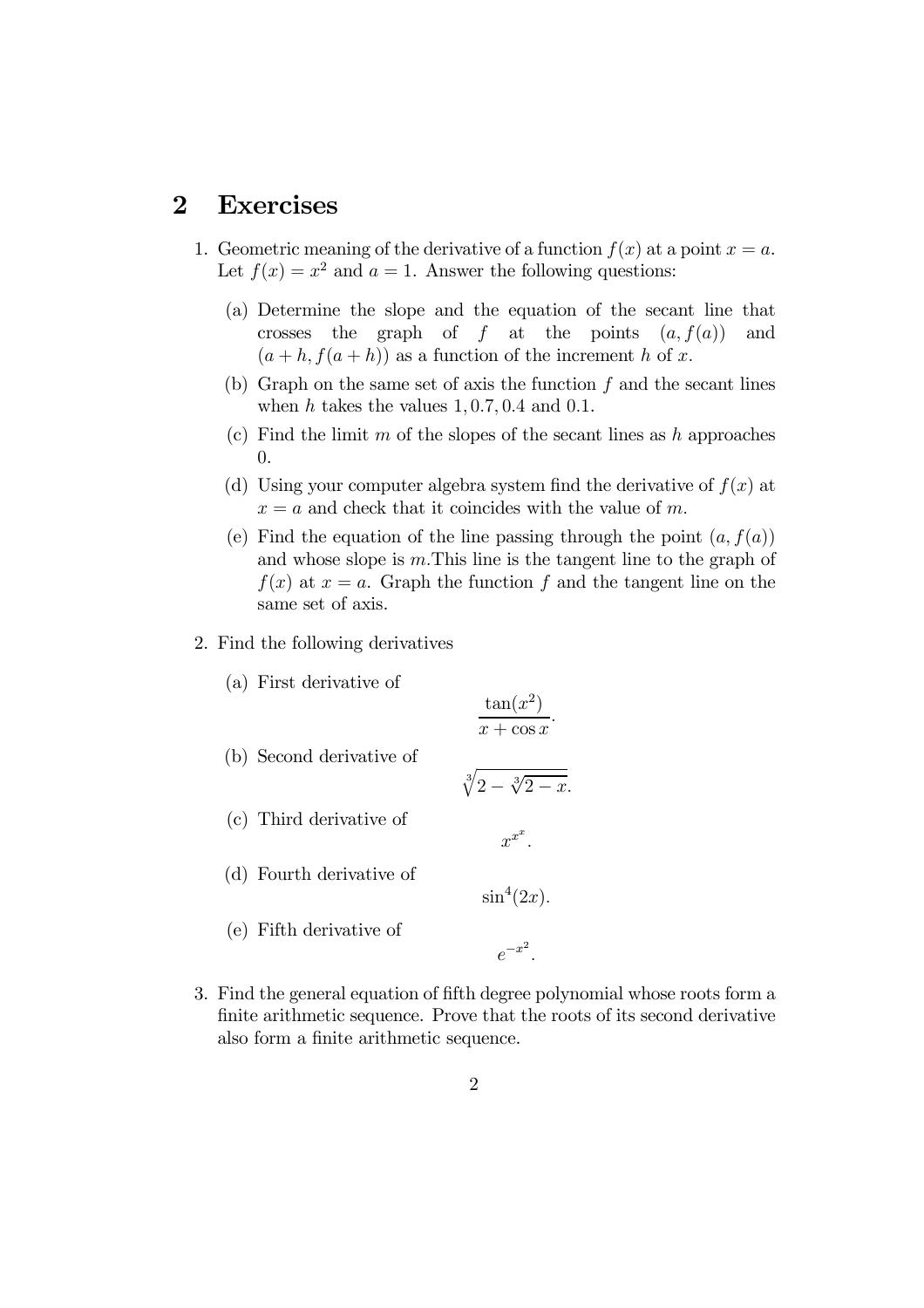4. Find a rational function

$$
f(x) = \frac{ax^2 + bx + c}{x^2 + dx + e}.
$$

and a number A such that the following conditions are met:

- (a)  $f(x)$  has a pole at  $x = 0$
- (b)  $f(A) = A$ .
- (c)  $f'(A) = 0$ .
- (d)  $f(-3A) = -3A$ .
- (e)  $f''(-3A)=0.$
- (f)  $\lim_{x\to\infty} f(x)=1$ .
- 5. You are planning to make a closed rectangular box from a  $W \times L$ piece of cardboard by cutting squares from the corners of one side and congruent rectangles from the other side and folding the sides up conveniently.
	- (a) Find the dimensions of the box of largest volume that can be made this way and its corresponding volume  $V_{\text{max}}$ . Express your result as a function of W and L and assume  $W < L$ .
	- (b) Verify that from all pieces of cardboard of fixed unit area,  $W \times L =$ 1, the one that yields the maximum  $V_{\text{max}}$  is the square piece of dimensions  $W = L = 1$ .
- 6. Given the points  $(1, 1), (2, 1), (3, 4), (4, 3)$  and  $(5, 5)$  find the best linear fit passing through  $(0, 0)$ , i.e. the line  $y = mx$  that minimizes the sum of the squared errors

$$
\sum_{i=1}^{5} (mx_i - y_i)^2.
$$

7. A civil engineer is planning to build a bridge over a 1km wide river in the form of a polynomial. At one end the slope of the road is 7% and at the other side is 5%. Find a cubic polynomial whose graph joins both ends of the road smoothly. Would it be possible to build the bridge in the form of a quadratic polynomial?